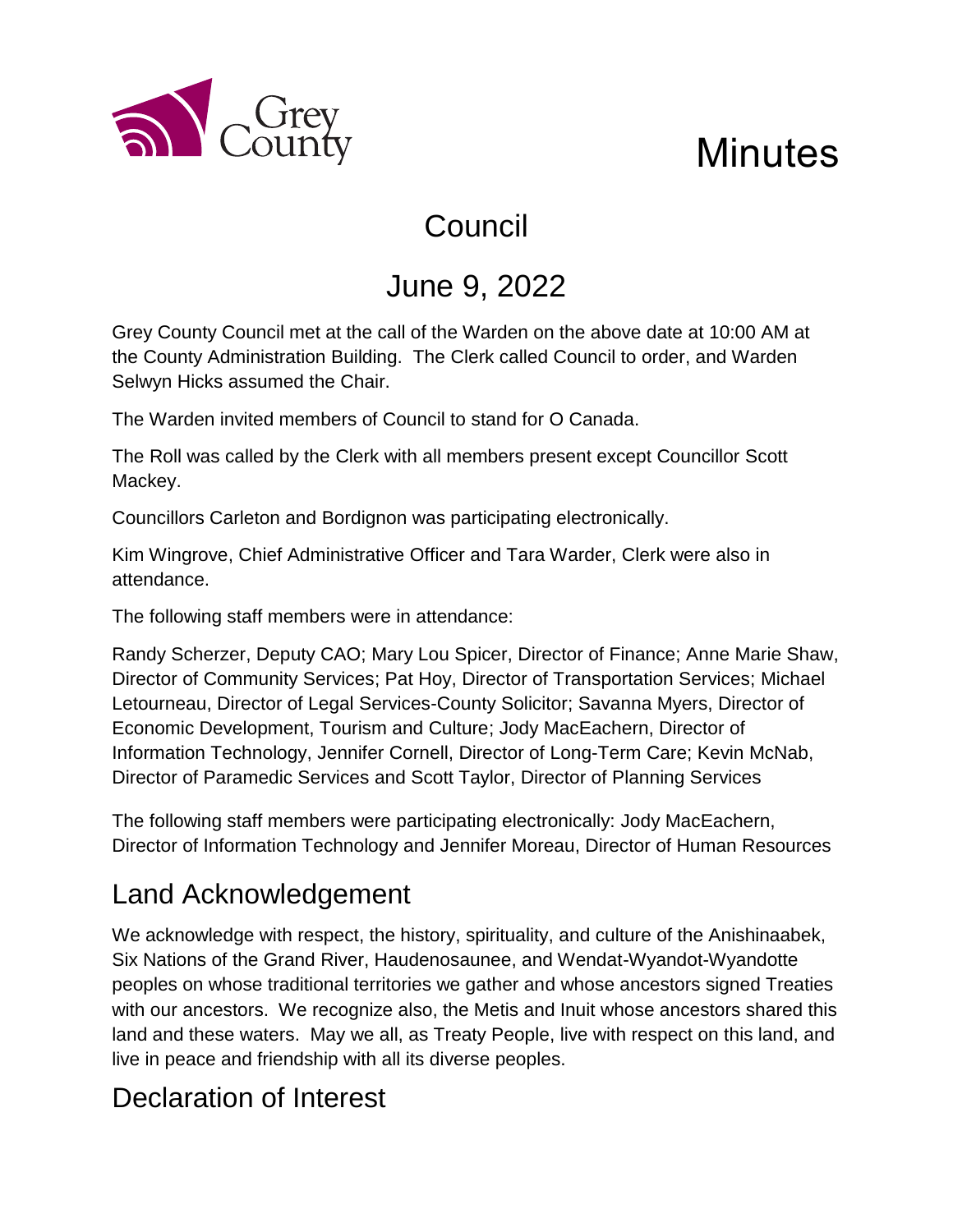There were no disclosures of interest.

#### Adoption of Minutes

*CC50-22* Moved by: Councillor Hutchinson Seconded by: Councillor O'Leary

**That the minutes of the County Council meeting and Committee of the Whole meeting dated May 26, 2022 and the resolutions contained therein, be adopted as presented.** 

**Carried** 

CC51-22 Moved by: Councillor Keaveney Seconded by: Councillor Clumpus

#### **That the Committee of the Whole closed meeting minutes dated May 26, 2022 be adopted as provided to County Council.**

Carried

#### Closed Meeting Matters

There was no closed meeting held.

#### Reports

#### Board of Health

*CC52-22* Moved by: Councillor Paterson Seconded by: Councillor Bordignon

#### **That the Board of Health minutes dated April 22, 2022 be received for information.**

Carried

### By-Laws (none)

#### Good News and Celebrations

Councillor Desai noted that the CN Tower was lit in purple on June 9<sup>th</sup> for Spinal CSF Leak Awareness Week and provided an update on the FCM conference.

Councillor Keaveney noted that a Ukrainian family has arrived in Meaford. The community is pleased to welcome the family to the Municipality.

Councillor Boddy noted that the City of Owen Sound is making the Rice House available for Ukrainian refugees. Further, Billy Bishop Museum has put on a display on Canadian